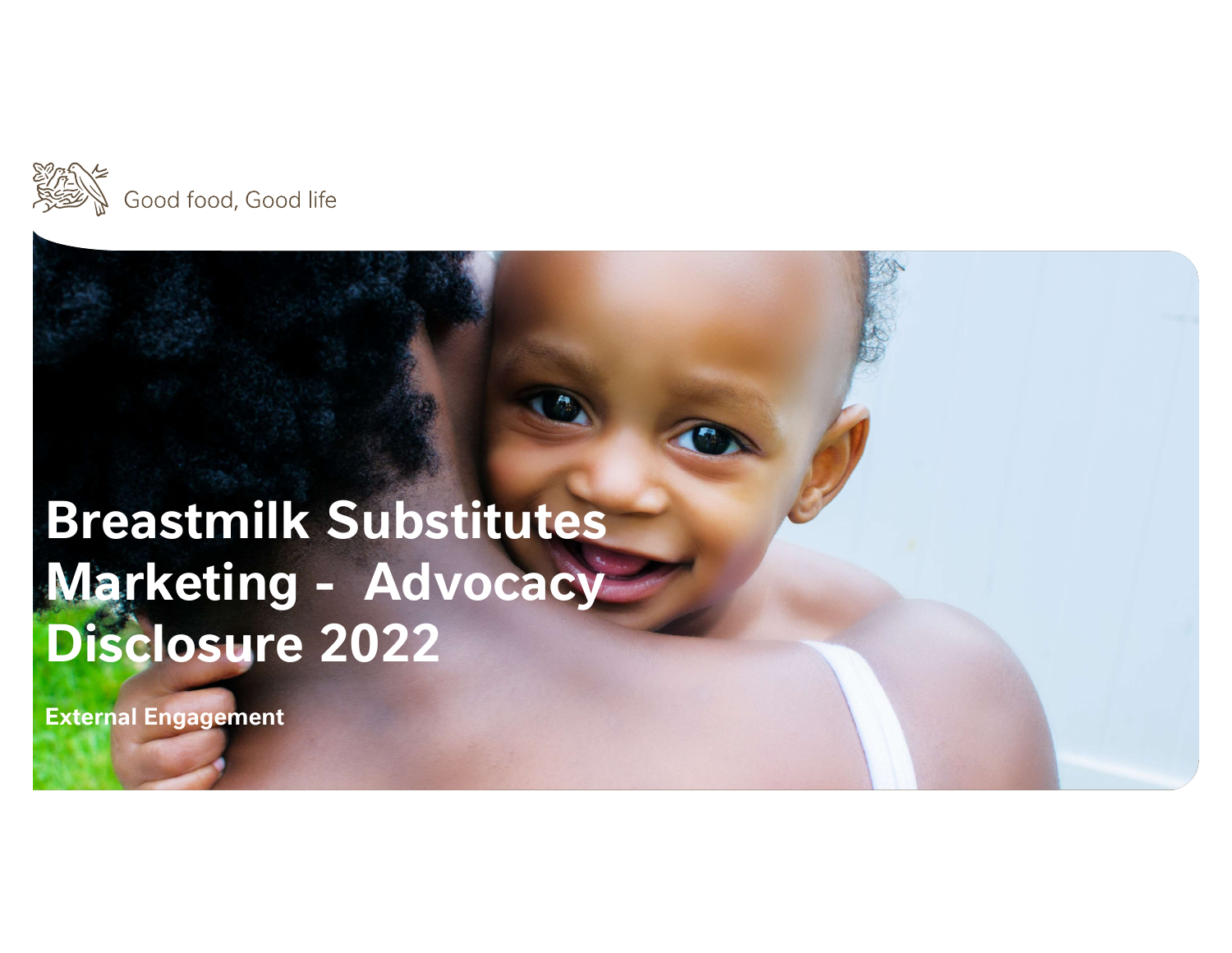#### Foreword

Given our size and geographical presence, we are involved in multiple industry organizations at local, regional and global levels. We believe in the power of collective action, mainly for challenging topics that no one can achieve on its own.

**DICWOTO**<br>Given our size and geographical presence, we are involved in multiple industry organizations at local, regional and globa<br>levels. We believe in the power of collective action, mainly for challenging topics that n implementation of the WHO Code and subsequent relevant resolutions into national laws. Nestlé supports regulating promotion of infant formula for babies aged 0-12 months globally.

The most effective way to secure Code compliance is through well-drafted and well implemented legislation. To achieve this, we would like to engage with the WHO, UNICEF and the other signatories of the Call to Action to advocate for Code adoption by Member States.

To do so,

- We support government efforts, and only engage with them to implement efficient policy frameworks to improve nutrition and health of infants and young children. We collaborate with WHO, governments and other intergovernmental health agencies in their efforts to develop regulations to implement health and nutrition measures. Are support government efforts, and only engage with them to implement efficient policy frameworks to improve<br>nutrition and health of infants and young children. We collaborate with WHO, governments and other intergoverni<br>
	- We safeguard opportunities for others to lobby, including by not spending disproportionately.
	- We pursue cooperation with CSOs to promote and support governmental efforts to improve transparency and accountability in relation to lobbying.

In the following pages, we disclose the exhaustive list of the Industry Associations of which we are an active member of. Our average membership cost to these industry association is close to 9 000 CHF and doesn't exceed 4

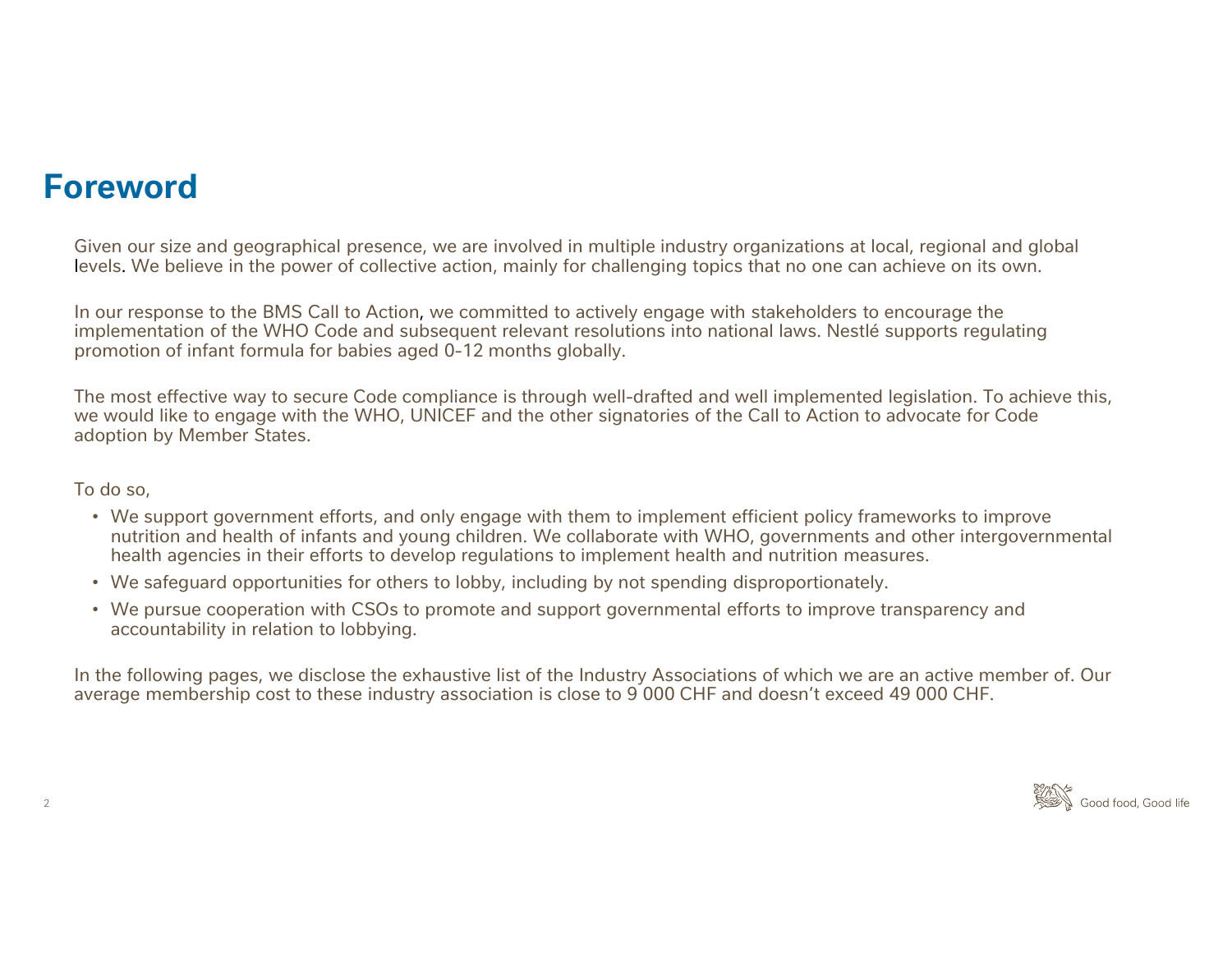### GLOBAL ENGAGEMENT

Name of the Trade Association

International Special Dietary Foods Industries (ISDI)



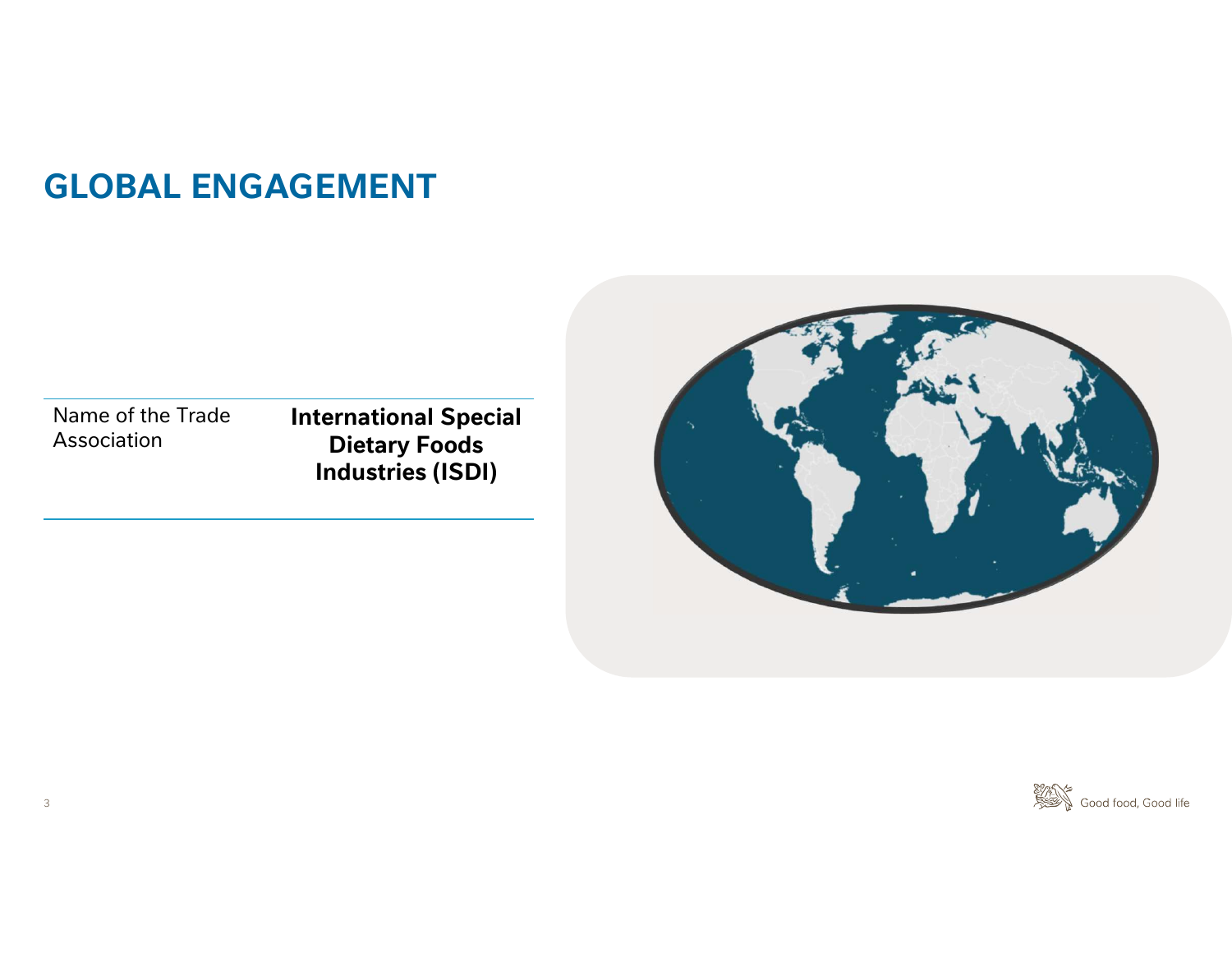# Zonal engagement **Zonal engagement<br>European Union<br>Country**

| <b>European Union</b> |                                                                                                  |
|-----------------------|--------------------------------------------------------------------------------------------------|
| <b>Country</b>        | <b>Name of the Trade Association</b>                                                             |
| Belgium               | Babynutrition.be                                                                                 |
| Czech Republic        | <b>Association of Czech Branded Products</b><br>subcommittee of Infant Formula Producers         |
| France                | Société Française de Nutrition Spécialisée<br>Syndicat Français des Aliments de l'Enfance        |
| Germany               | Diätverband                                                                                      |
| Greece                | Federation of Greek Baby Food Industries (SEPTEDE)                                               |
| Italy                 | Union Food (Unione Italiana Food)                                                                |
| Poland                | Polska Federacja Producentów Żywności<br>(Polish Federation of Producers of Food)                |
|                       | Krajowa Rada Suplementów i Odżywek<br>(National Council of Supplements and Nutrients)            |
| Slovakia              | <b>Slovak Association of Branded Products</b>                                                    |
| Spain                 | ANDI   Asociación Nacional Dietética Infantil                                                    |
| Belgium               | Babynutrition.be                                                                                 |
| Romania               | ARIPAD   Asociatia Romana a Industriei Produselor Alimentare cu Destinatie Nutritionala Speciala |
| Ireland               | DII   Dairy Industry Ireland                                                                     |

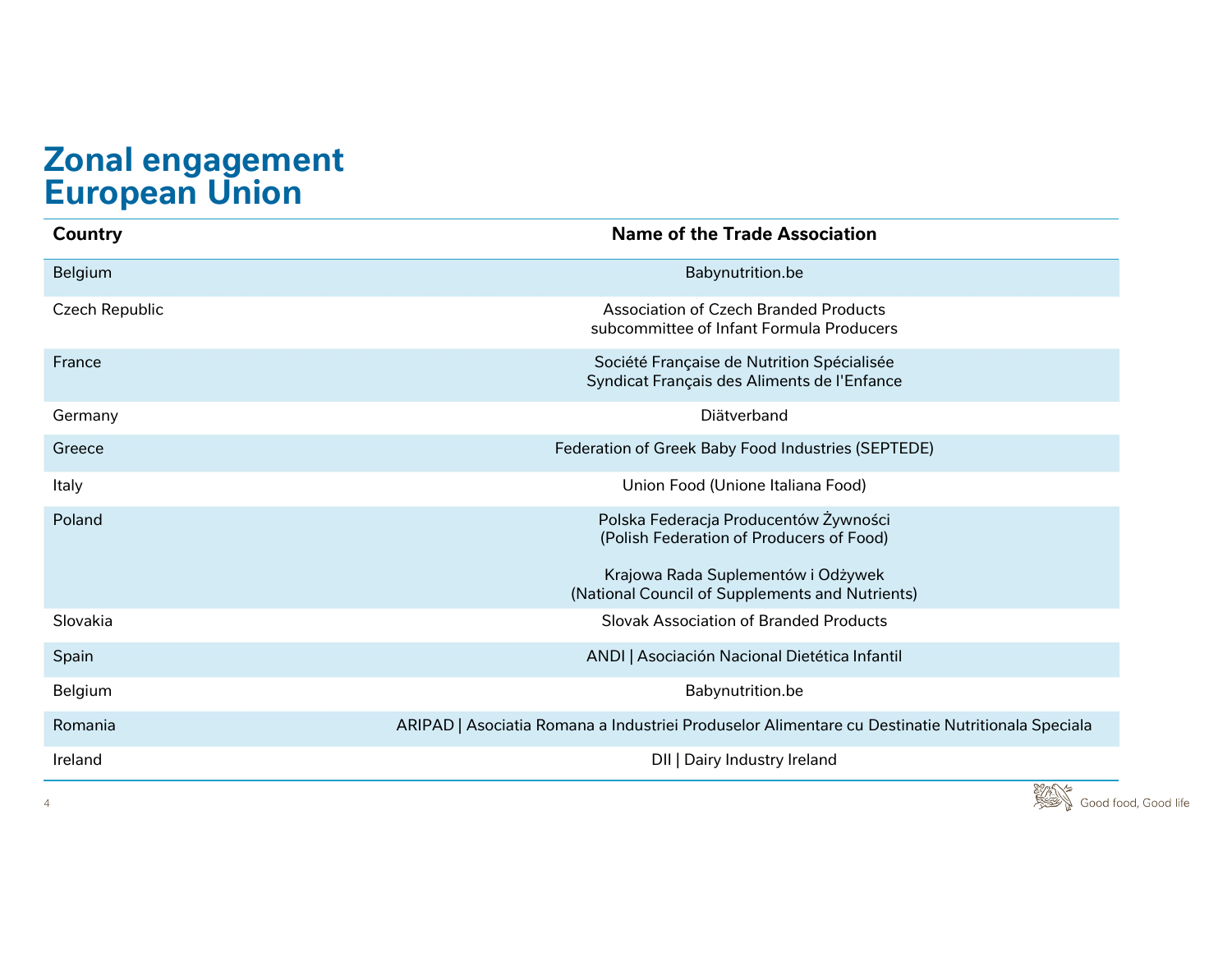# Zonal engagement **Zonal engagement<br>Europe (other countries)**

| <b>Zonal engagement<br/>Europe (other countries)</b> |                                                            |  |
|------------------------------------------------------|------------------------------------------------------------|--|
| <b>Country</b>                                       | <b>Name of the Trade Association</b>                       |  |
| Switzerland                                          | <b>SANI   Swiss Association of Nutrition Industries</b>    |  |
| United Kingdom                                       | <b>BSNA   British Specialist Nutrition Association Ltd</b> |  |
|                                                      | <b>Food Industries Association</b>                         |  |

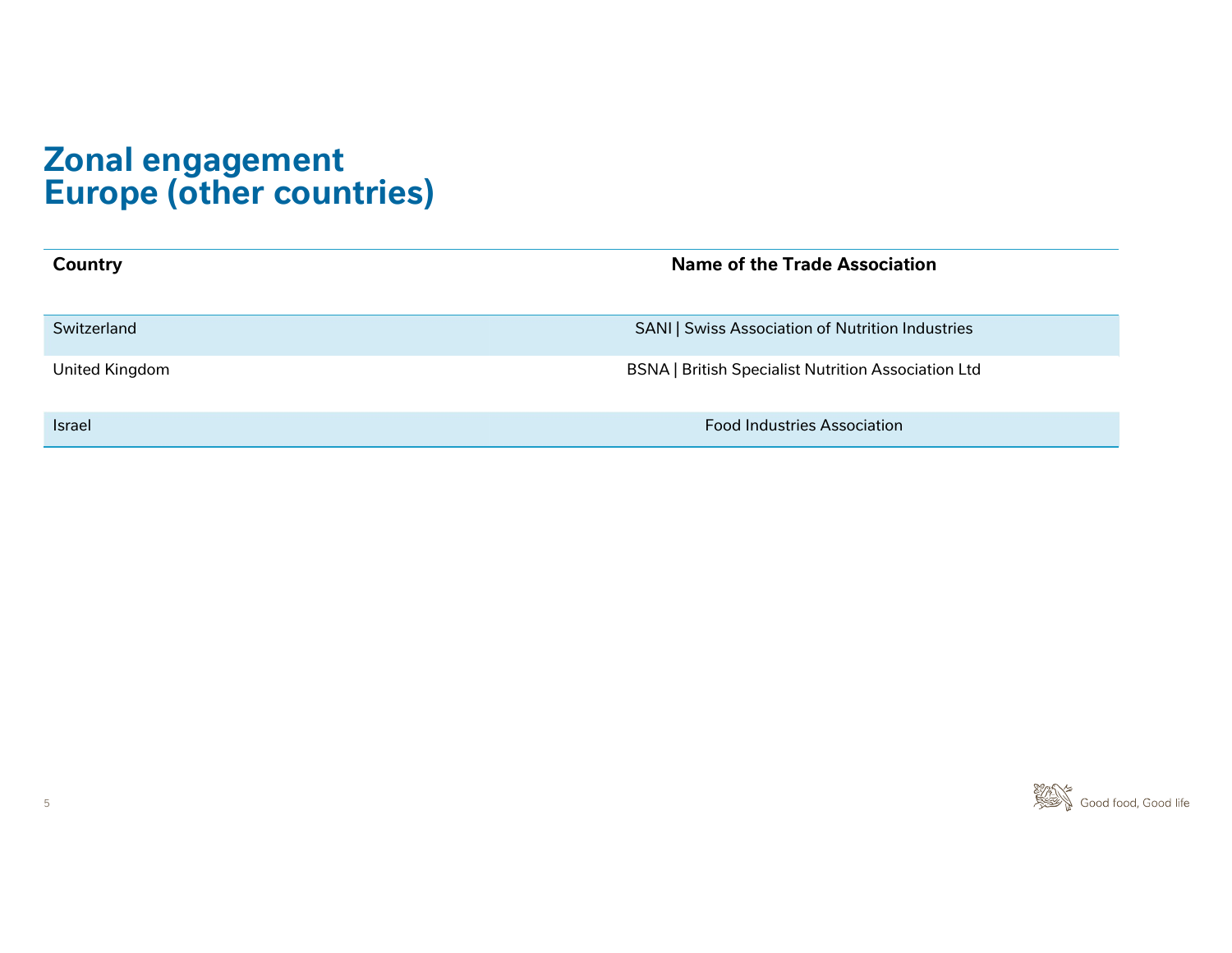#### Zonal engagement Asia

| <b>Zonal engagement</b><br><b>Asia</b> |                                                                                                                          |  |
|----------------------------------------|--------------------------------------------------------------------------------------------------------------------------|--|
| <b>Country</b>                         | <b>Name of the Trade Association</b>                                                                                     |  |
| <b>Asia Pacific</b>                    | APIYCNA   Asia Pacific Infant and Young Child Nutrition Association                                                      |  |
| Bangladesh                             | Infant & Young Child Nutrition Association of Bangladesh                                                                 |  |
| Indonesia                              | APPNIA   Association of Companies with Nutritional Products for Mothers and Children                                     |  |
| Malaysia                               | FIFEC   Federation of Malaysian Manufacturer Infant Formula Ethic Committee                                              |  |
| Pakistan                               | <b>Baby Food and Nutrition Council</b>                                                                                   |  |
| Philippines                            | Philippine Chamber of Food Manufacturing, Inc. (Food Chamber)                                                            |  |
| Singapore                              | SIFI   Singapore Infant Food Industry<br>through the Asia Pacific Infant and Young Child Nutrition Association (APIYCNA) |  |
| Thailand                               | <b>PNMA   Pediatric Nutrition Manufacture Association</b>                                                                |  |
| Vietnam                                | NFG   Nutrition Food Group                                                                                               |  |

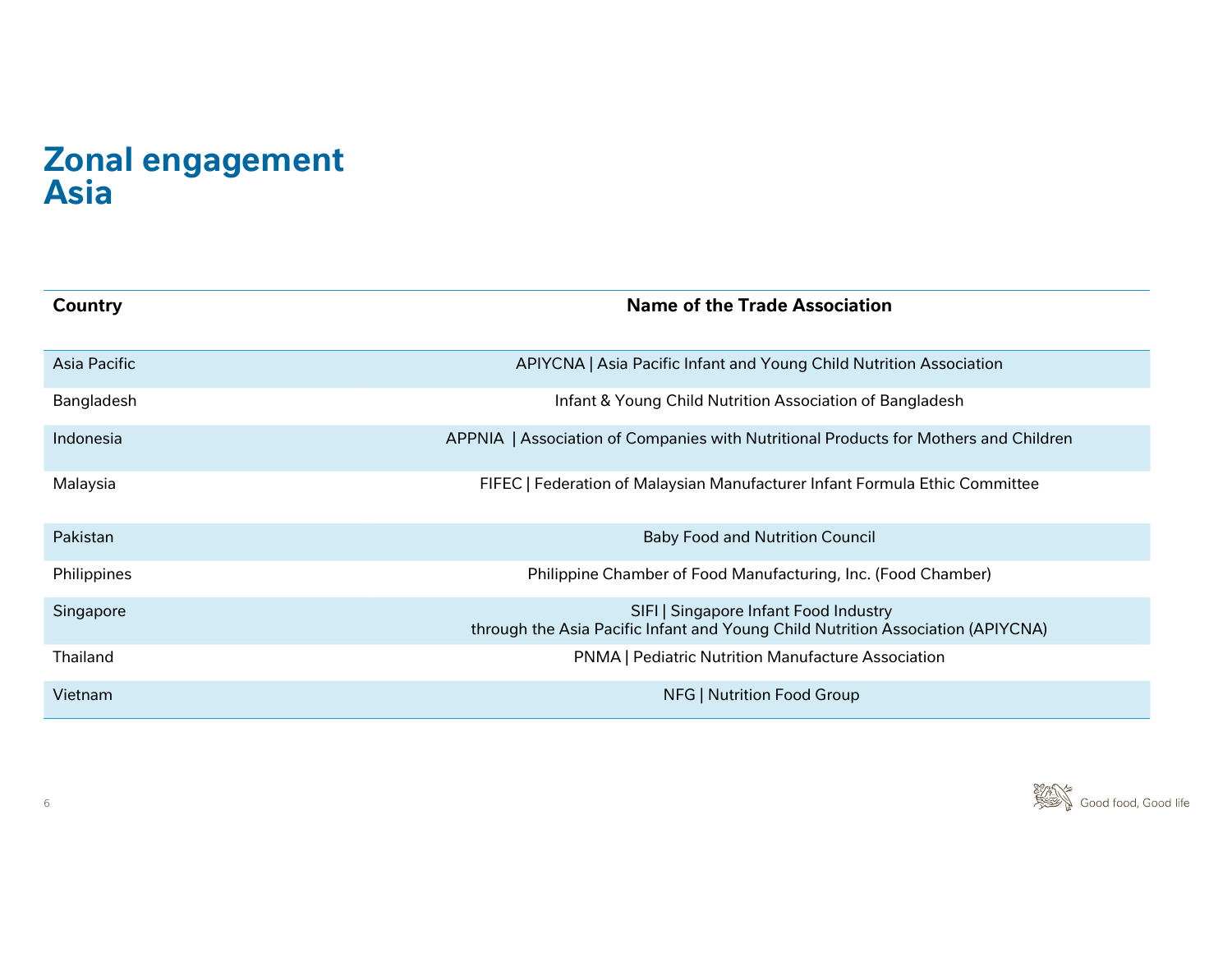#### Zonal engagement **Oceania**

| Zonal engagement<br>Oceania |                                      |
|-----------------------------|--------------------------------------|
| <b>Country</b>              | <b>Name of the Trade Association</b> |
| Australia                   | <b>Infant Nutrition Council</b>      |
| New Zealand                 | <b>Infant Nutrition Council</b>      |
|                             |                                      |

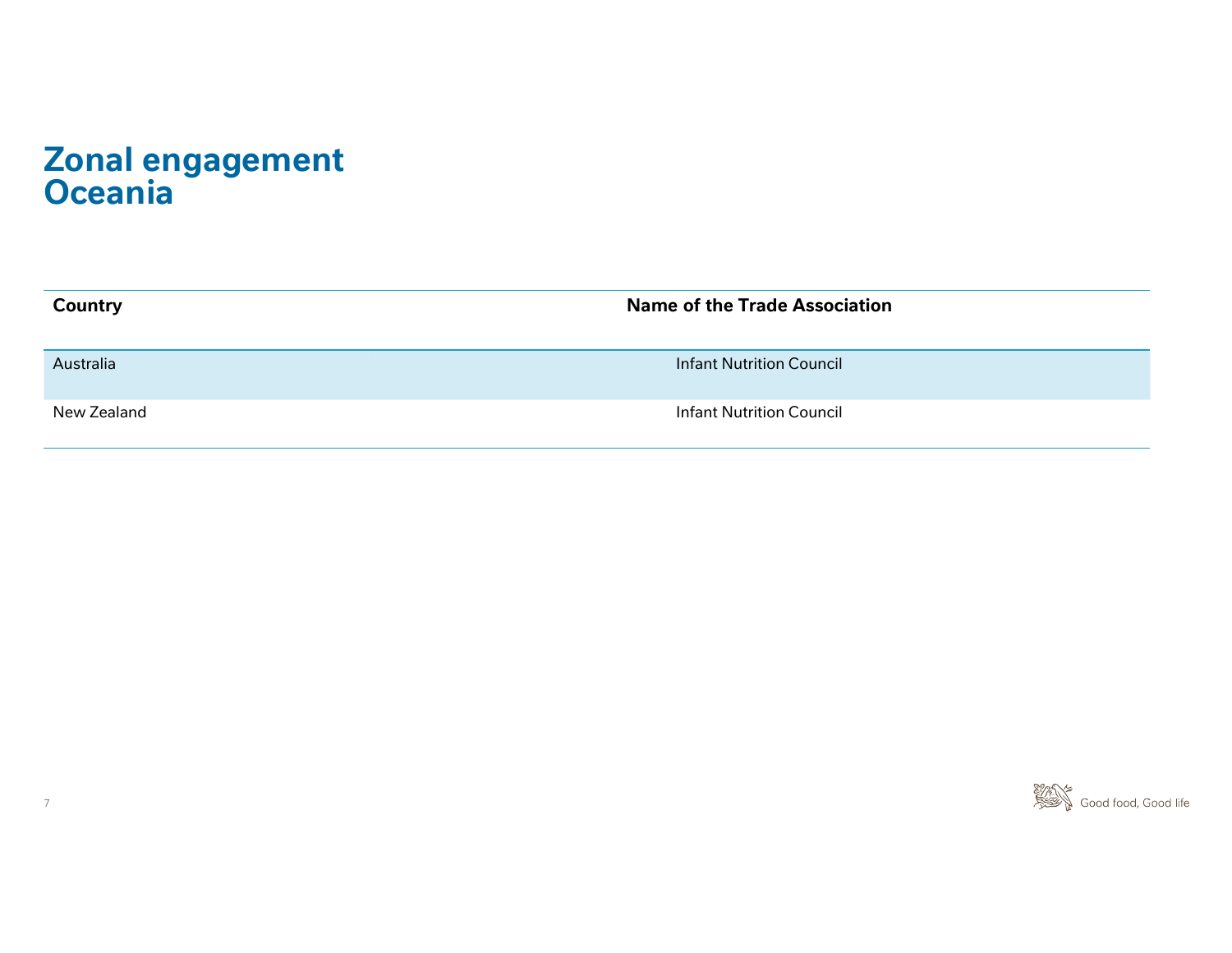#### Zonal engagement Africa

| Zonal engagement<br><b>Africa</b>                                           |  |  |
|-----------------------------------------------------------------------------|--|--|
| <b>Name of the Trade Association</b>                                        |  |  |
| Association Burkinabé des fabricants et distributeurs d'aliments infantiles |  |  |
| Association des fabricants d'aliments infantiles Cameroon*                  |  |  |
| Association des fabricants d'aliments infantiles Guinea Conakry*            |  |  |
| AMNI   Association Marocaine de la Nutrition Infantile                      |  |  |
| Association of Infant Food Manufacturers and Marketers in Nigeria*          |  |  |
| Infant Feeding Association of South Africa                                  |  |  |
|                                                                             |  |  |

\* Under registration

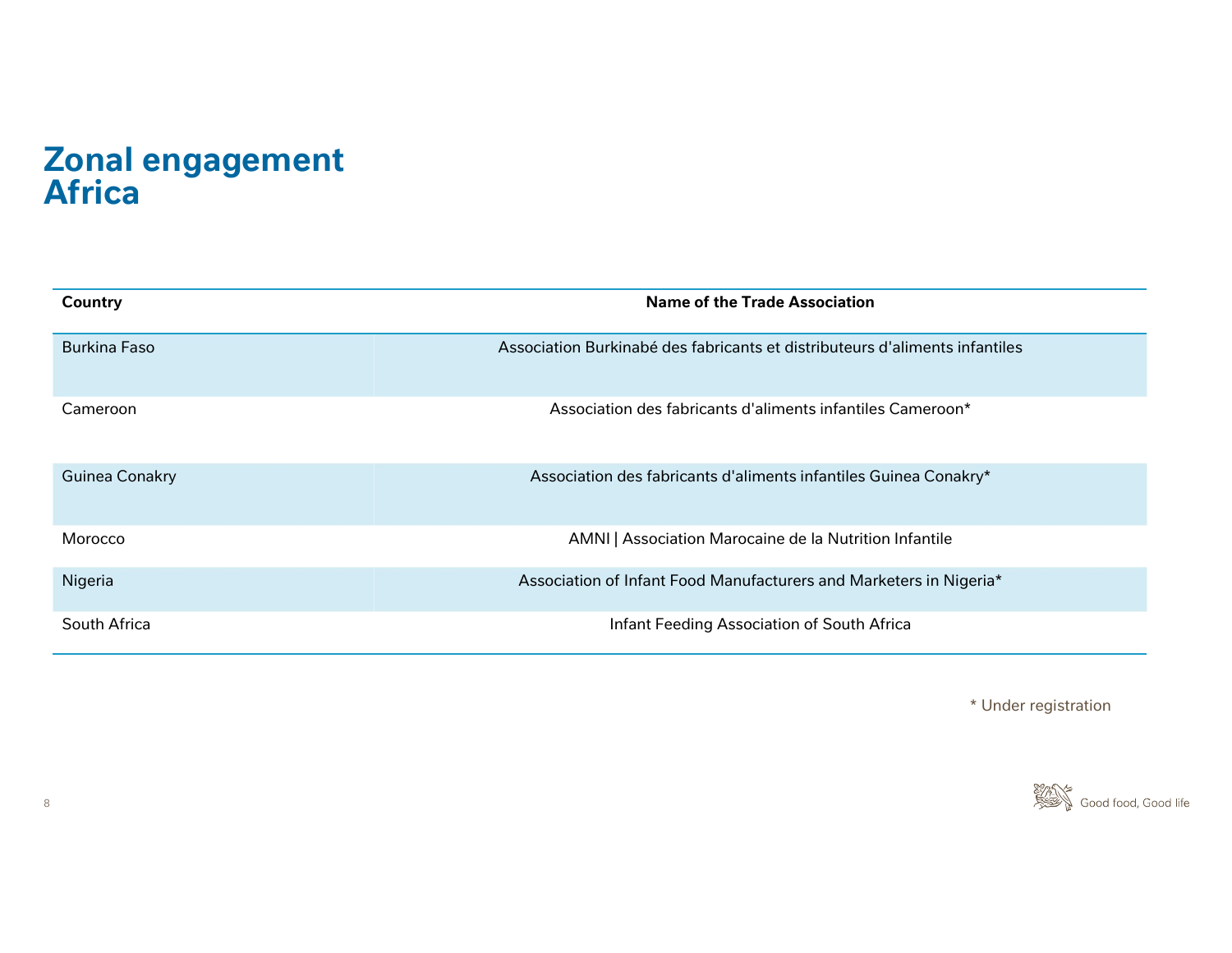#### Zonal engagement North America

| <b>Zonal engagement<br/>North America</b> |                                                                      |
|-------------------------------------------|----------------------------------------------------------------------|
| <b>Country</b>                            | <b>Name of the Trade Association</b>                                 |
| Canada                                    | Food, Health and Consumer Products of Canada, Infant Formula Cluster |
| <b>USA</b>                                | <b>INCA   Infant Nutrition Council of America</b>                    |
|                                           |                                                                      |

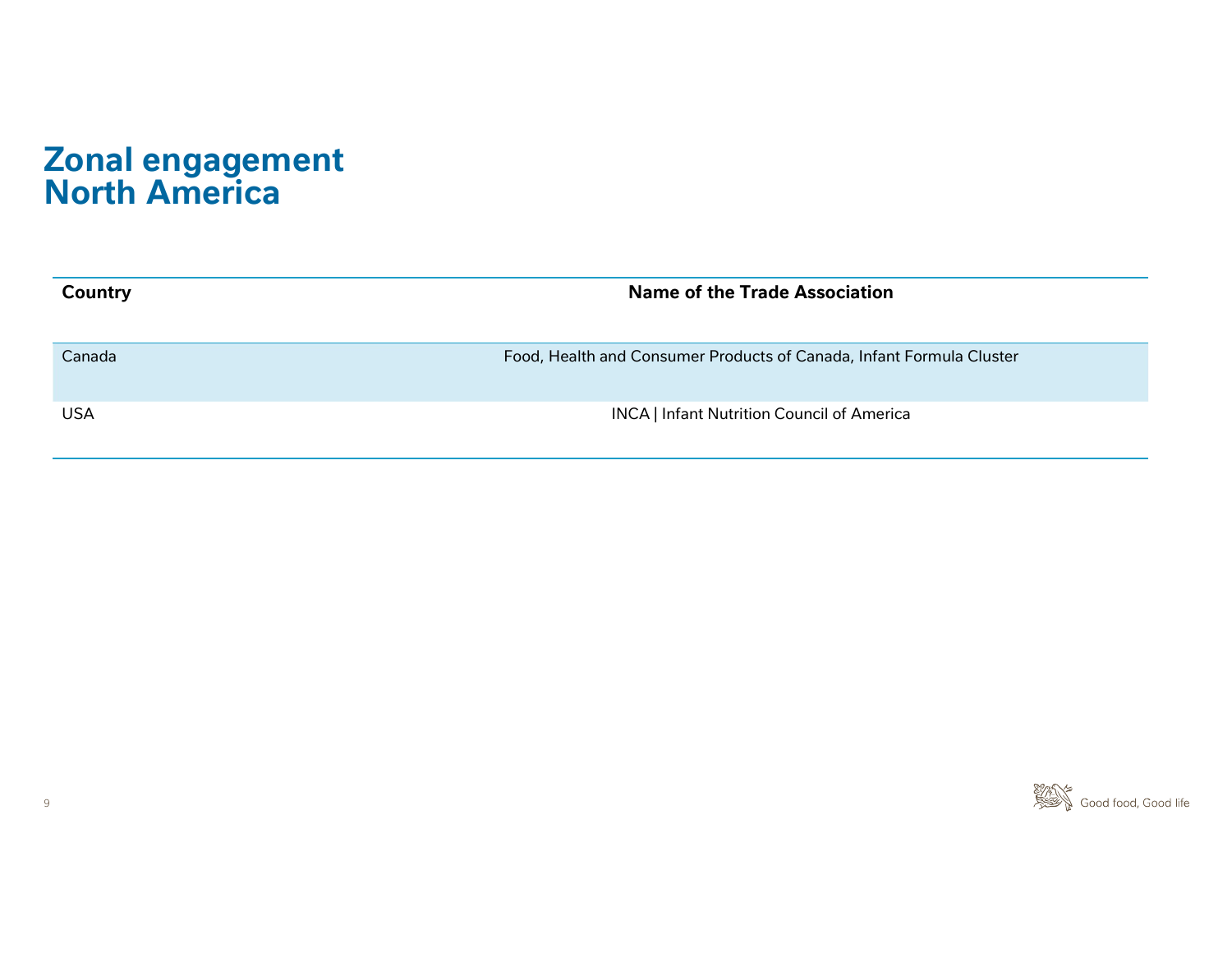#### Zonal engagement Latin America

| Zonal engagement<br>Latin America |                                                                                                                                                    |
|-----------------------------------|----------------------------------------------------------------------------------------------------------------------------------------------------|
| Country                           | <b>Name of the Trade Association</b>                                                                                                               |
| <b>Brazil</b>                     | ABIA   Associação Brasileira da Indústria de Alimentos<br>ABIAD   Associação Brasileira da Indústria de Alimentos para Fins Especiais e Congêneres |
| Dominican Republic                | ARAPF   Association of Representatives, Agents and Pharmaceutical Producers, Inc.                                                                  |
| Mexico                            | CAMARA NACIONAL DE INDUSTRIALES DE LA LECHE - Infant formula manufacturers commission                                                              |
| Peru                              | Committee of Special Regimes of the National Society of Industries                                                                                 |
| Colombia                          | ANDI   Asociación Nacional De Industrias                                                                                                           |
| <b>Bolivia</b>                    | <b>Chamber of Commerce/National Society of Industries</b>                                                                                          |

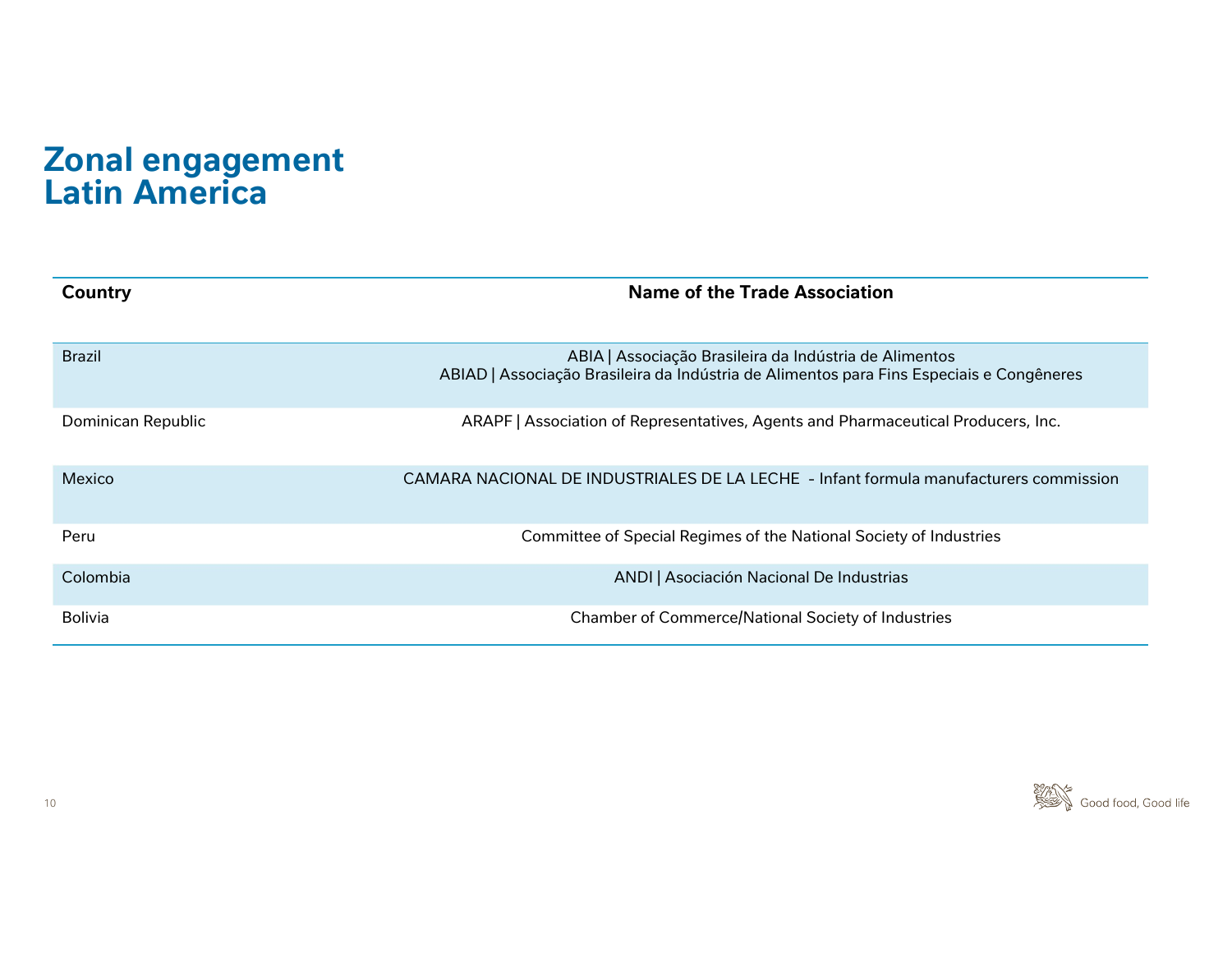# Zonal engagement **Zonal engagement<br>Greater China**

| Zonal engagement<br>Greater China |                                                                                                                                                                                |  |
|-----------------------------------|--------------------------------------------------------------------------------------------------------------------------------------------------------------------------------|--|
| <b>Country</b>                    | <b>Name of the Trade Association</b>                                                                                                                                           |  |
| China                             | EUCCC   European Union Chamber of Commerce in China                                                                                                                            |  |
| China (HK)                        | Hong Kong Infant and Young Child Nutrition Association                                                                                                                         |  |
| Taiwan                            | 1. IEAT   Importers and Exporters Association of Taipei (台北市進出口商業同業公會<br>2. AmCham   American Chamber of Commerce in Taiwan<br>3. European Union Chamber of Commerce in Taiwan |  |
|                                   |                                                                                                                                                                                |  |

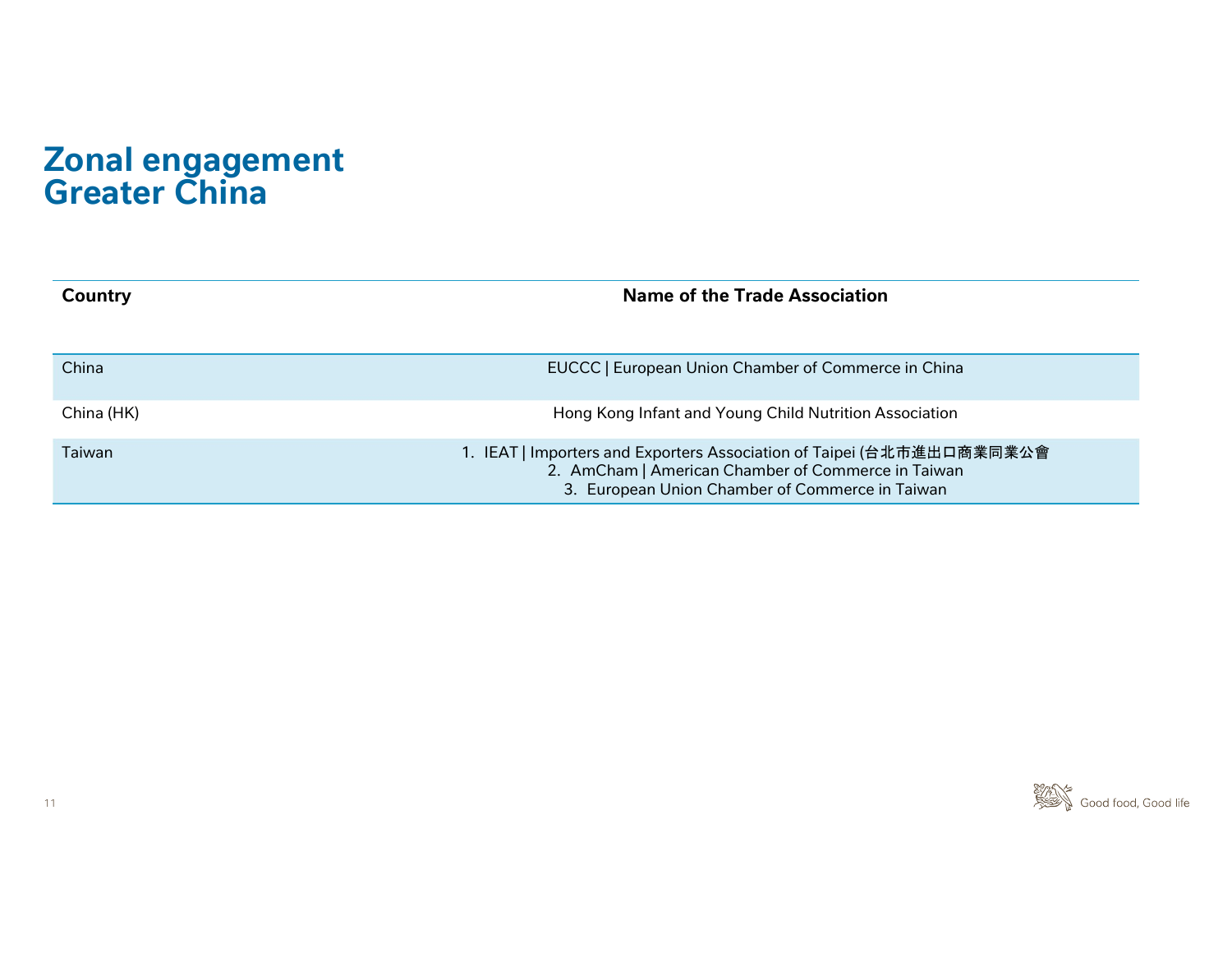### SUMMARY

| <b>SUMMARY</b>         |                                |
|------------------------|--------------------------------|
| Zone                   | <b>No of Trade Association</b> |
| Europe                 | $17$                           |
| Asia, Oceania & Africa | 17                             |
| <b>North America</b>   | $\overline{2}$                 |
| LATAM                  | $\overline{7}$                 |
| <b>Greater China</b>   | 5                              |
| <b>TOTAL</b>           | 48                             |